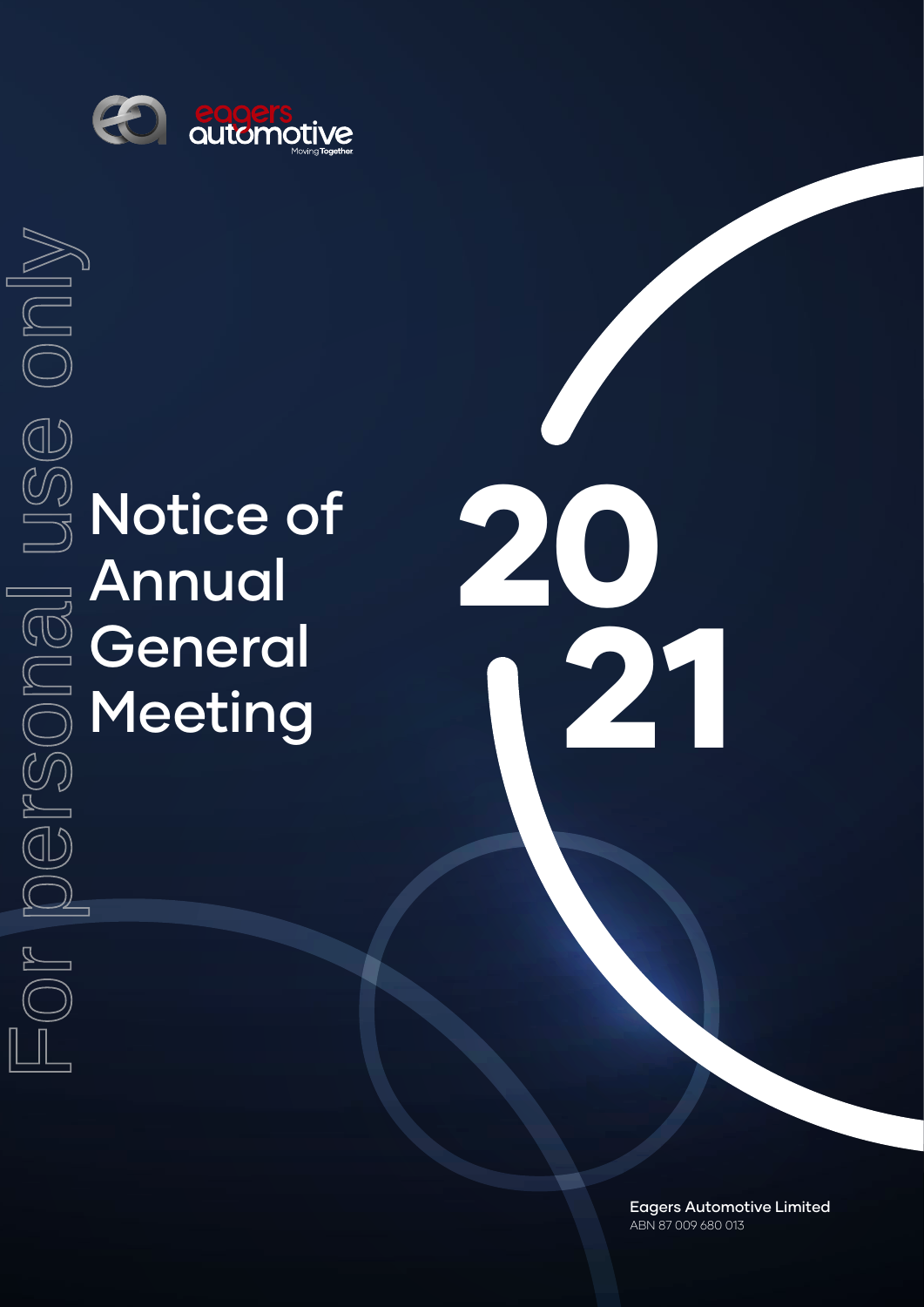## **Notice of Annual General Meeting**

The Annual General Meeting ('AGM') of Eagers Automotive Limited ('Company') will be held on Wednesday, 18 May 2022 at 11:00 am (Qld time).

It will be held as a hybrid meeting, thereby giving shareholders an opportunity to attend either online or in person.

Shareholders are invited to attend the AGM online at https://meetnow.global/MJ65NAT. Shareholders may do this electronically by using a compatible web browser on their computer, tablet or smartphone.

Attending the AGM online will provide shareholders with the ability to view and participate in the proceedings of the AGM, both in person and by webcast. It will allow shareholders to cast their votes during the AGM in real time. Alternatively, shareholders may choose to attend in person at the offices of Morgans Stockbroking, Level 29, 123 Eagle Street, Brisbane, Queensland.

Further instructions on how to attend the meeting are contained in the Meeting Guide in the **Annexure** to this notice. This includes information on how to vote and ask questions online during the AGM.

#### **ORDINARY BUSINESS**

#### 1. Financial Reports

To receive and consider the financial report, directors' report and independent auditor's report for the Company and its controlled entities for the year ended 31 December 2021.

#### 2. Re-election of Director – Mr Daniel Thomas Ryan BEc, MBus, FAICD

To consider and, if thought fit, pass the following resolution as an ordinary resolution:

"That Mr Daniel Thomas Ryan, who retires by rotation in accordance with the Company's constitution, and being eligible, be re-elected as a director of the Company."

#### 3. Remuneration Report

To consider and, if thought fit, pass the following resolution as a non-binding advisory resolution in accordance with section 250R(2) of the Corporations Act 2001 (Cth) ('Corporations Act'):

"That the Company's remuneration report for the year ended 31 December 2021 be adopted."

This resolution is subject to voting exclusions as set out in the Explanatory Notes.

#### **ADDITIONAL INFORMATION**

Please refer to the Explanatory Notes for more information on the voting procedure and each item of business.

#### **By Order of the Board**

14 April 2022

Denis Sple.

**Denis Stark** Company Secretary

#### **EXPLANATORY NOTES**

These Explanatory Notes are included in, and form part of, the Notice of Annual General Meeting dated 14 April 2022.

#### VOTING

#### 1. Poll

In accordance with Article 40 of the Company's constitution, the Chairman intends to call a poll on each resolution proposed in this notice. The results of the voting on the resolutions will be announced to the ASX promptly after the AGM.

#### 2. Entitlement to Vote

You will be eligible to vote at the AGM if you are a registered holder of ordinary shares in the Company as at 7.00 pm (Qld time) on Monday, 16 May 2022. A shareholder who is entitled to attend and vote at the AGM may do so by:

- **•** casting a direct vote prior to the AGM;
- **•** casting a vote online or in person during the AGM; or
- **•** appointing a proxy or representative to vote on their behalf.

#### 3. Direct Voting prior to the AGM

In accordance with Article 37(b) of the Company's constitution, the board has determined that shareholders entitled to attend and vote at the AGM may do so without attending the AGM or appointing a proxy. Voting in this manner is referred to as 'direct voting'.

If you do not attend the AGM, you may cast a direct vote prior to the AGM by following the instructions set out in the **enclosed** Voting Form. Direct votes must be lodged at least 48 hours before the AGM commences (ie. no later than 11.00 am (Qld time) on Monday, 16 May 2022).

#### 4. Voting during the AGM

Shareholders attending the AGM online or in person may cast a vote during the AGM in real time. Details of how to attend and vote at the AGM online are set out in the Online Meeting Guide.

#### 5. Proxies and Representatives

If you are a shareholder entitled to attend and vote at the AGM, you may appoint a proxy to attend and vote on your behalf. You may direct the proxy how to vote.

To appoint a proxy, you must follow the instructions set out in the Voting Form. Proxy appointments must be received at least 48 hours before the AGM commences (ie. no later than 11.00 am (Qld time) on Monday, 16 May 2022).

If a proxy is appointed by a shareholder under power of attorney, the original or a certified copy of the power of attorney must also be received by the Company's share registry at least 48 hours before the AGM commences (ie. no later than 11.00 am (Qld time) on Monday, 16 May 2022).

If you are entitled to cast two or more votes, you may appoint either one or two proxies. To appoint a second proxy, follow the instructions on the Voting Form.

A proxy may be an individual or a body corporate but need not be a shareholder of the Company.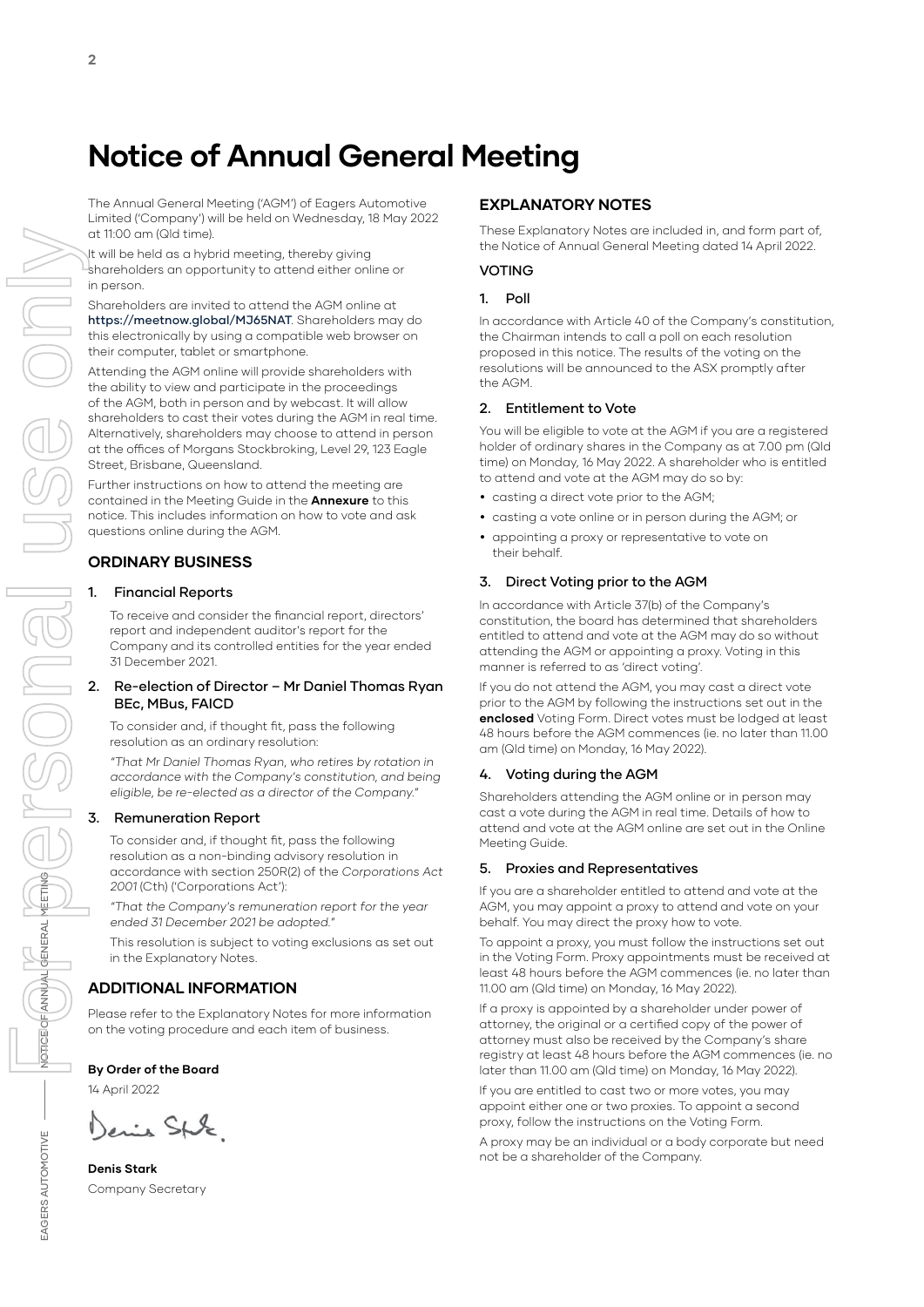## **Notice of Annual General Meeting**

A body corporate that is a shareholder, or that has been appointed as a proxy, is entitled to appoint any person to act as its representative at the AGM. The body corporate or representative must provide a 'certificate of appointment of corporate representative' prior to the representative's admission to the AGM confirming its authority to act as the body corporate's representative. The Company's share registry can provide a form of the certificate on request.

#### 6. Chairman's voting intentions and Undirected Proxies

The Chairman intends to vote all available proxies in favour of each resolution.

An undirected proxy for any resolution may be voted as the proxy chooses, subject to the following:

- **•** An undirected proxy in relation to resolution 3 that is given to a member of the Company's Key Management Personnel whose remuneration is disclosed in the remuneration report for the year ended 31 December 2021 (other than the Chairman of the meeting) or any of their Closely Related Parties will not be voted. To allow such a proxy to vote, the shareholder must direct the proxy how to vote by marking the relevant 'For', 'Against' or 'Abstain' box on the Voting Form.
- **•** If a shareholder appoints the Chairman as proxy, or if the Chairman is appointed as proxy by default, in relation to resolution 3, and the shareholder does not mark the 'For', 'Against' or 'Abstain' box opposite the relevant item on the Voting Form, the shareholder will be authorising the Chairman to vote even though the resolution is connected directly with the remuneration of members of the Company's Key Management Personnel.

In this notice:

- **•** Members of **Key Management Personnel** comprise directors and executives whose remuneration for 2021 is disclosed in the remuneration report.
- **•** A **Closely Related Party** of a member of Key Management Personnel is: (a) a company the member controls, (b) the member's spouse, child or dependant (or a child or dependant of the member's spouse) or (c) anyone else who is one of the member's family and may be expected to influence, or be influenced by, the member in the member's dealings with the Company.

#### SHARE REGISTRY'S CONTACT DETAILS

#### **Lodge votes by mail, fax or online:**

| Mail: | Computershare Investor Services Pty Limited |
|-------|---------------------------------------------|
|       | GPO Box 242 Melbourne                       |
|       | Victoria 3001 Australia                     |
|       |                                             |

| Fax: | (within Australia)                  | 1800 783 447 |
|------|-------------------------------------|--------------|
|      | (outside Australia) +61 3 9473 2555 |              |

#### Online: www.investorvote.com.au

Intermediary Online Subscribers: www.intermediaryonline.com

#### **All enquiries:**

| Phone: | (within Australia)                  | 1300 850 505 |
|--------|-------------------------------------|--------------|
|        | (outside Australia) +61 3 9415 4000 |              |

#### ORDINARY BUSINESS

#### ITEM 1 – Financial Reports

The Corporations Act requires the financial report, directors' report and independent auditor's report to be laid before the AGM each year.

The financial report has been approved by the directors and audited by the independent auditor.

Whilst there is no requirement for the reports to be approved by shareholders, shareholders as a whole will have a reasonable opportunity at the AGM to ask questions about, and make comments on, the reports.

Shareholders will also have a reasonable opportunity to ask the auditor questions relevant to the conduct of the audit, the preparation and content of the auditor's report, the accounting policies adopted by the Company and the independence of the auditor.

Shareholders may also address written questions to the Chairman about the management of the Company or to the auditor if the question is relevant to the contents of the auditor's report or the conduct of the audit of the financial report to be considered at the AGM. In accordance with section 250PA(1) of the Corporations Act, written questions for the auditor, Deloitte Touche Tohmatsu, must be submitted to the Company by no later than the fifth business day before the day on which the AGM is held (ie. by no later than Wednesday, 11 May 2022).

#### ITEM 2 – Re-election of Director

The Company's constitution requires directors (other than the Managing Director and any alternate directors) to retire from office no later than the longer of the third AGM of the Company or 3 years, following their last election or appointment.

#### **Mr David Arthur Cowper** BCom, FCA

Mr Cowper was last re-elected as a director of the Company 3 years ago at the AGM in 2019, however is not seeking re-election this year. After almost ten years of outstanding service to the Company, Mr Cowper is intending to retire from the board at the conclusion of this year's AGM.

Mr Cowper has been an extremely dedicated, industrious and loyal servant of the Company since his initial appointment in July 2012, including in the vital role of Chairman of the Company's Audit & Risk Committee.

The board acknowledges and thanks Mr Cowper for his tireless efforts and immense contribution as a director of the Company since his initial appointment to the board.

#### **Mr Daniel Thomas Ryan** BEc, MBus, FAICD

Having been initially appointed as a non-executive director of the Company in January 2010, Mr Ryan was last reelected to the board at the Company's AGM in May 2019.

Mr Ryan retires by rotation and, being eligible, offers himself for re-election as a director of the Company at the AGM in accordance with the Company's constitution.

Mr Ryan is a director and Chief Executive Officer of WFM Motors Pty Ltd, the Company's largest shareholder, and brings a wealth of industry knowledge to the board.

Mr Ryan has significant management experience in automotive, transport, manufacturing and retail industries.

The board derives significant benefit from the expertise and experience of Mr Ryan.

Further information about Mr Ryan is set out in the Company's 2021 annual report.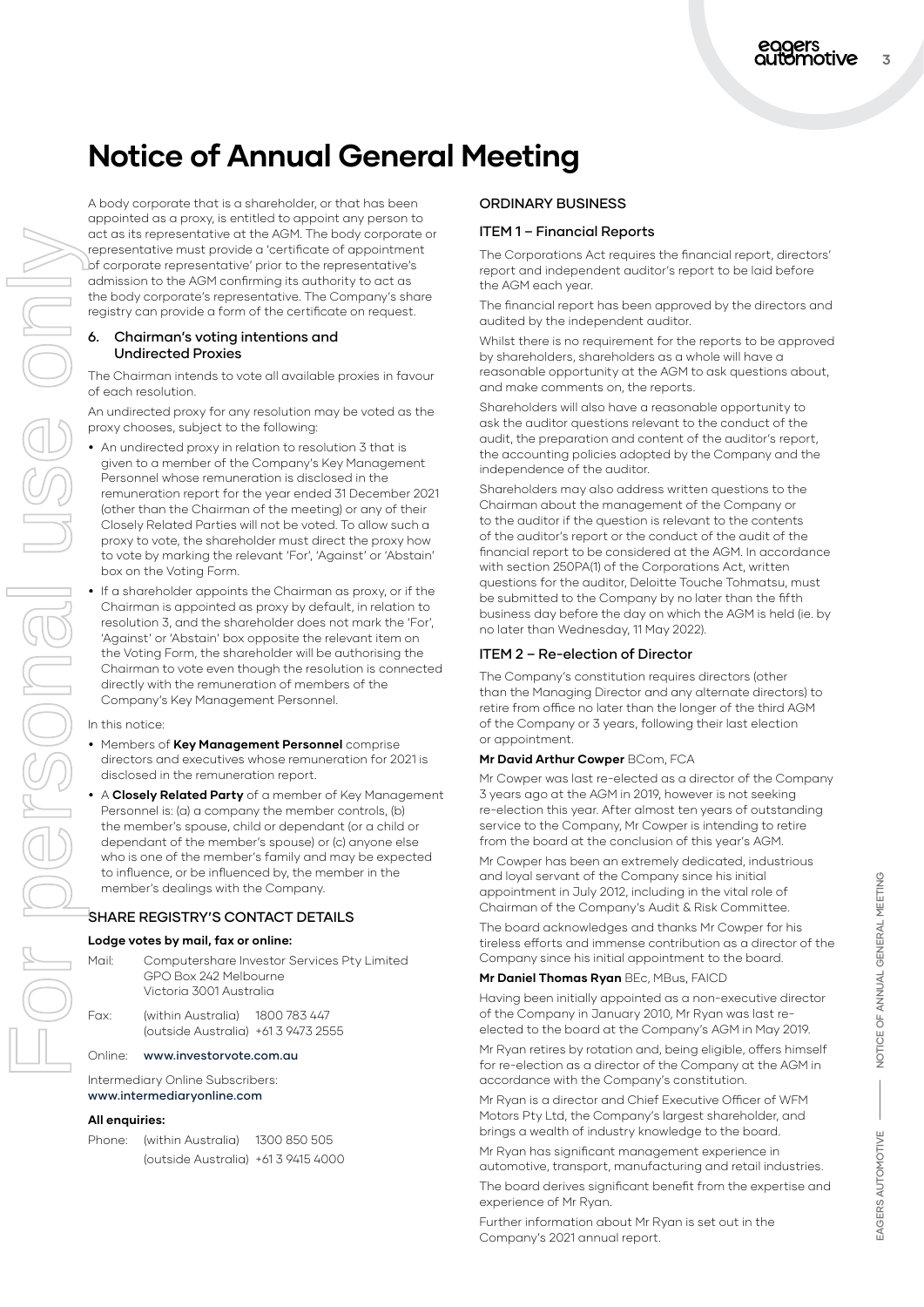## **Notice of Annual General Meeting**

#### Board Recommendation

The board (excluding Mr Ryan) recommends that shareholders **vote in favour** of this resolution for the re-election of Mr Ryan as a director.

#### **ITEM 3 – Remuneration Report**

Shareholders are asked to adopt the Company's remuneration report for 2021. The Corporations Act requires that listed companies put a resolution to their shareholders to adopt their remuneration report, by way of a non-binding advisory vote, each year.

The board views remuneration arrangements very seriously and has established a dedicated remuneration committee to assist in considering and addressing these matters.

Through the remuneration committee, the board consulted with key stakeholders, including shareholders and proxy advisors, and undertook a comprehensive review of the Company's remuneration framework before finalising and implementing the Company's new remuneration framework for 2021. The new framework is more closely aligned to market practice and addresses concerns that had given rise to the first strike received at our AGM in 2020. NOTICE OF ANNUAL GENERAL MEETING For personal use only

The remuneration report is set out in the Company's 2021 annual report, which is available on the Company's website at [www.eagersautomotive.com.au.](http://www.eagersautomotive.com.au)

The remuneration report:

- **•** outlines the Company's remuneration strategy, principles, framework and governance arrangements;
- **•** explains the link between remuneration and value creation for shareholders;
- **•** describes the relationship between remuneration and the Company's performance;
- **•** sets out the Company's remuneration arrangements for Key Management Personnel; and
- **•** makes clear that the basis for remunerating nonexecutive directors is distinct from the basis for remunerating executives, including executive directors.

The remuneration report includes enhanced disclosure, readability and transparency, better showcasing the links between Company performance and remuneration outcomes and the elements of remuneration that are performance based.

The board believes the remuneration arrangements outlined in the remuneration report are appropriate for the Company given its size, complexity, operational requirements and business objectives, and that these arrangements are better aligned with market practice and will help drive the Company's performance for the benefit of all shareholders.

Shareholders will have a reasonable opportunity at the AGM to ask questions and make comments on the remuneration report.

#### Voting Exclusion Statement

Any member of the Company's Key Management Personnel whose remuneration is disclosed in the remuneration report for the year ended 31 December 2021 and their Closely Related Parties are not entitled to vote on this resolution in any capacity. However, any such person may vote as a proxy for another person who is entitled to vote on this resolution if the proxy appointment directs them how to vote on the resolution. In addition, this prohibition does not apply to the Chairman of the meeting acting as proxy for a person entitled to vote where the proxy appointment expressly authorises the Chairman to exercise an undirected proxy even though the resolution is connected with the remuneration of Key Management Personnel.

#### Board Recommendation

As this resolution relates to matters including the remuneration of the directors, as a matter of corporate governance and in accordance with the spirit of section 250R(4) of the Corporations Act, the board makes no recommendation regarding this resolution.

**NOTICE**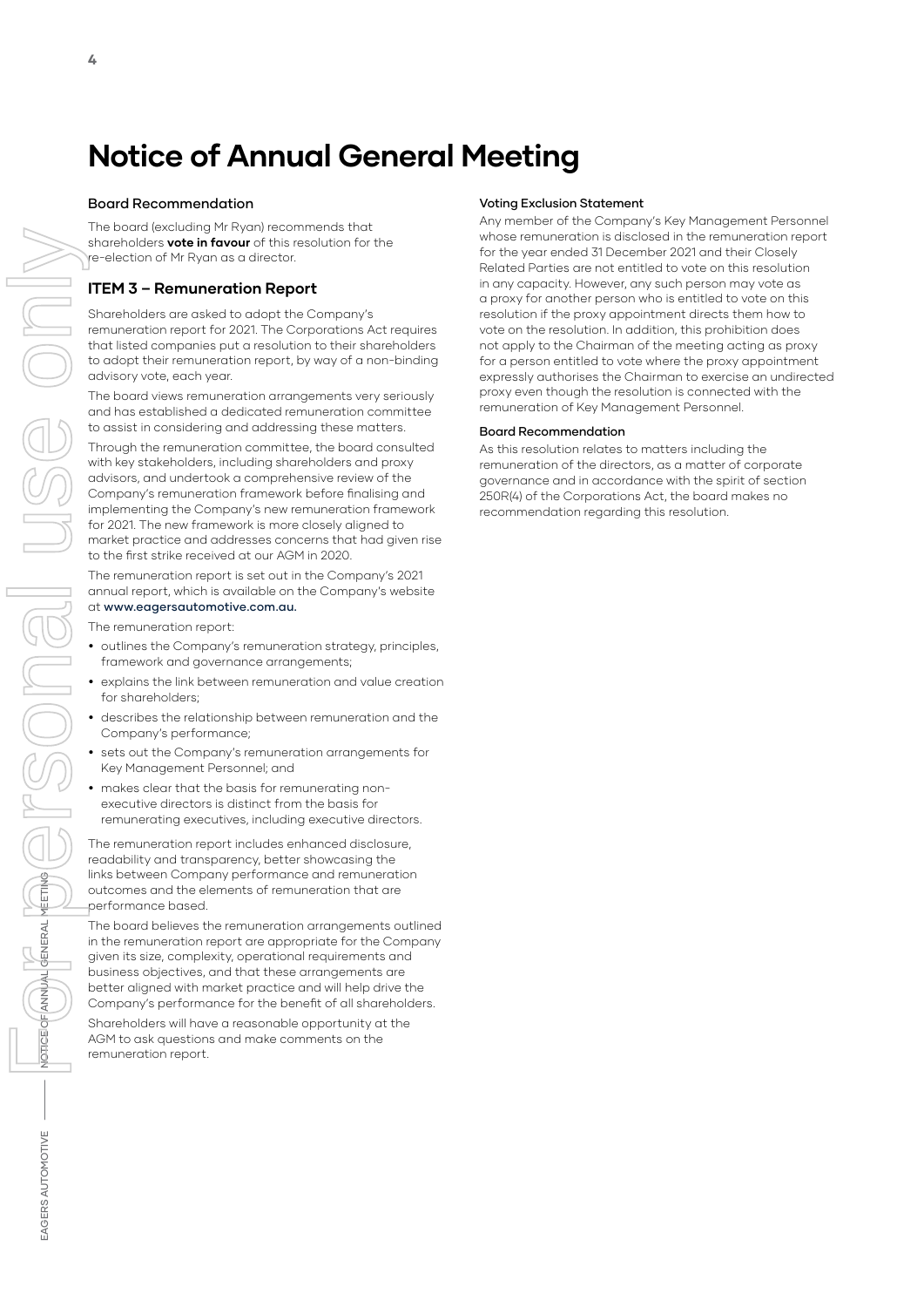## **Annexure**

**4 11 <b>12 12 12 12 12 12 12 12 12 12 12 12 12 12 12 12 12 12 12 12 12 12 12 12 12 12 12 12 12 12 12 12 12 12 12 12** 

**ONLINE** MEETING GUIDE



#### GETTING STARTED

If you choose to participate online you will be able to view a live webcast of the meeting, ask the Directors questions online and submit your votes in real time. To participate online visit https://meetnow.global/au on your smartphone, tablet or computer. You will need the latest versions of Chrome, Safari, Edge or Firefox. Please ensure your browser is compatible.

#### TO LOG IN, YOU MUST HAVE THE FOLLOWING INFORMATION:

#### Australian Residents

SRN or HIN and postcode of your registered address.

#### Overseas Residents

SRN or HIN and country of your registered address.

#### Appointed Proxies

Please contact Computershare Investor Services on +61 3 9415 4024 to request your unique email invitation link prior to the meeting day.

#### PARTICIPATING AT THE MEETING

To participate in the online meeting, visit https://meetnow.global/au. Then enter the company name in the 'Filter' field. Select and click on the displayed meeting.

## **Search for meeting** Australia  $\ddot{\phantom{0}}$ Filter Please enter Company or Meeting Name. Enter 3 or more characters. e.g. Computershare

#### To register as a shareholder

Select 'Shareholder', enter your SRN or HIN and select your country. If Australia, also enter your post code.

| Shareholder     | Invitation                                                                                                     | Guest       |
|-----------------|----------------------------------------------------------------------------------------------------------------|-------------|
|                 | If you are a shareholder or an appointed corporate representative,<br>please enter the required details below. |             |
| SRN/HIN @       |                                                                                                                |             |
| eg. X1234567890 |                                                                                                                |             |
| Country         |                                                                                                                |             |
| Australia       |                                                                                                                | $\check{ }$ |
| Post Code       |                                                                                                                |             |
| eg. 0123        |                                                                                                                |             |
|                 | <b>SIGN IN</b>                                                                                                 |             |

#### $\bigcirc$  To register as a proxyholder  $\bigcirc$  To register as a guest

To access the meeting click on the link in the invitation e-mail sent to you. Or select 'Invitation' and enter your invite code provided in the e-mail.



### Select 'Guest' and enter

your details.

| Shareholder  | Invitation                                                                               | Guest |
|--------------|------------------------------------------------------------------------------------------|-------|
|              | If you would like to attend the meeting as a Guest please provide<br>your details below. |       |
| First Name * |                                                                                          |       |
| Last Name *  |                                                                                          |       |
| Email        |                                                                                          |       |
|              | Company Name                                                                             |       |
|              | <b>SIGN IN</b>                                                                           |       |
|              |                                                                                          |       |

278060\_09\_V2

278060\_09\_V2

EAGERS AUTOMOTIVE

EAGERS AUTOMOTIVE

— 2021 NOTICE OF ANNUAL GENERAL MEETING

2021 NOTICE OF ANNUAL GENERAL MEETING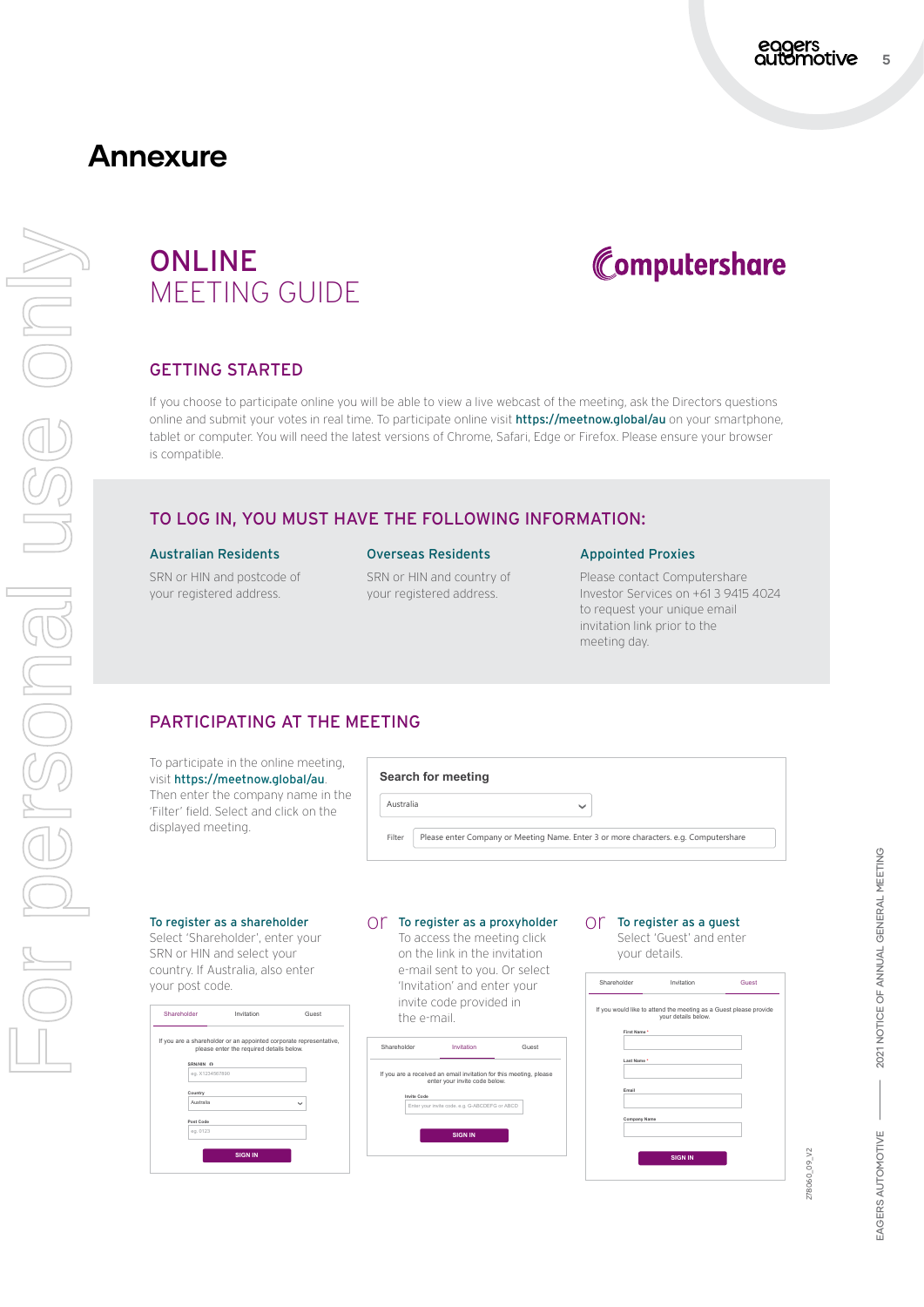## **Annexure**

**Broadcast** 

The webcast will appear automatically once the meeting has started. If the webcast does not start automatically press the play button and ensure the audio on your computer or device is turned on.





When the Chair declares the poll open, select the 'Vote' icon and the voting options will appear on your screen.

To vote, select your voting direction. A tick will appear to confirm receipt of your vote.

To change your vote, select 'Click here to change your vote' and press a different option to override.





To ask a question select the 'Q & A' icon, select the topic your question relates to. Type your question into the chat box at the bottom of the screen and press 'Send'.

To ask a verbal question, follow the instructions on the virtual meeting platform.

| <b>Broadcast</b>                                | Vote | Q & A           | Documents   |
|-------------------------------------------------|------|-----------------|-------------|
| Your questions(s)                               |      |                 |             |
|                                                 |      |                 |             |
|                                                 |      |                 |             |
| You may enter a question using the field below. |      |                 |             |
| 3 Adoption of Remuneration Report ▼             |      |                 |             |
| Enter your question here                        |      |                 | <b>Send</b> |
|                                                 |      | 24 character(s) |             |



To view meeting documents select the 'Documents' icon and choose the document you wish to view.



#### FOR ASSISTANCE

If you require assistance before or during the meeting please call +61 3 9415 4024.

— 2021 NOTICE OF ANNUAL GENERAL MEETING

PORT NOTICE OF ANNUAL GENERAL MEETING

For personal use only

**IRDUS** 

Milo Se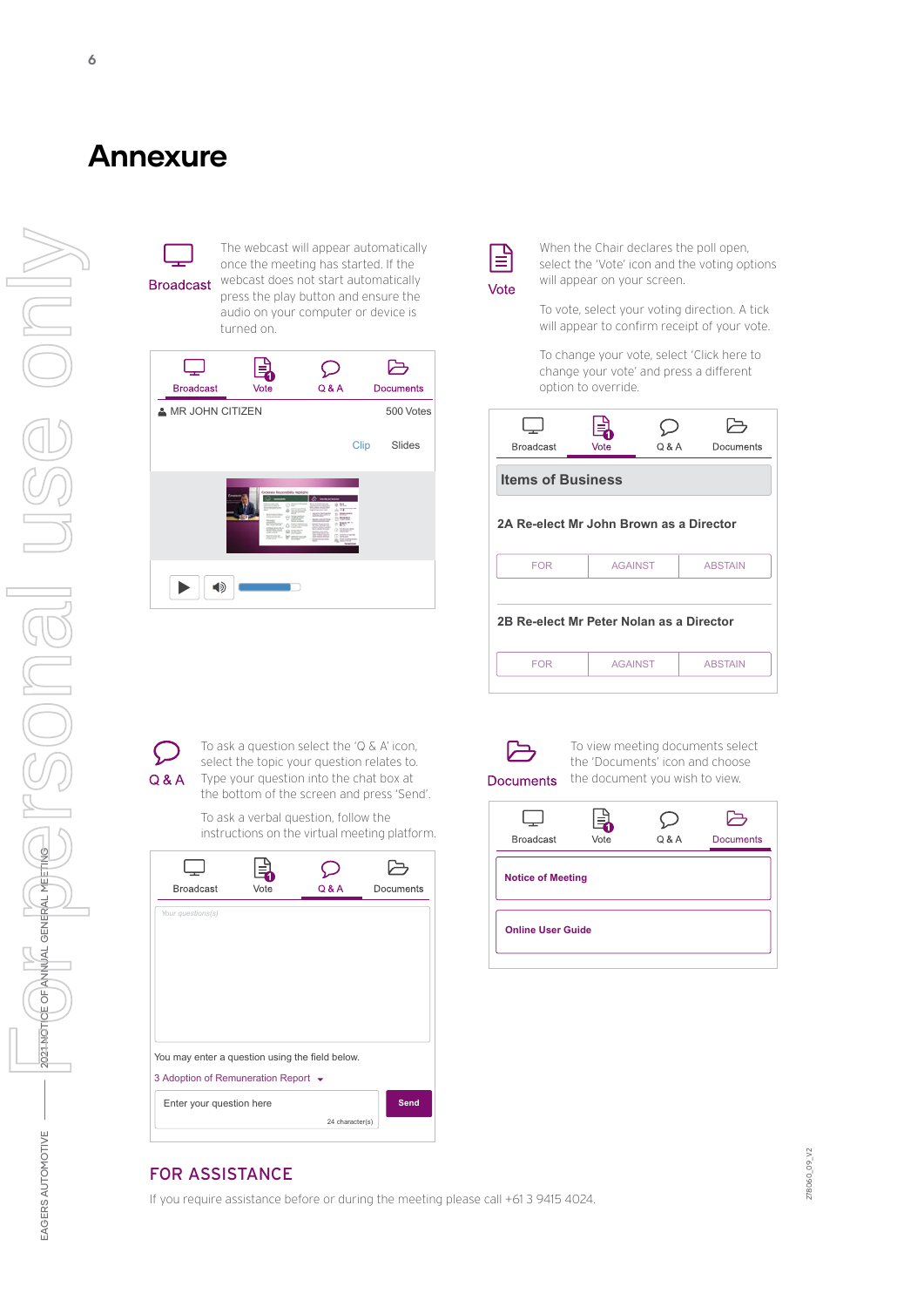

ABN 87 009 680 013

#### **Need assistance?**

**Phone:**

1300 850 505 (within Australia) +61 3 9415 4000 (outside Australia)

**Online:** www.investorcentre.com/contact

APE MR SAM SAMPLE FLAT 123 123 SAMPLE STREET THE SAMPLE HILL SAMPLE ESTATE SAMPLEVILLE VIC 3030



#### **YOUR VOTE IS IMPORTANT**

For your vote to be effective it must be received by **11:00 am (Qld time) on Monday, 16 May 2022.**

## **Voting Form**

#### **How to Vote on Items of Business Lodge your Form:**

All your securities will be voted in accordance with your directions.

#### **VOTE DIRECTLY**

**Voting 100% of your holding:** Mark either the For, Against or Abstain box opposite each item of business. Your vote will be invalid on an item if you do not mark any box OR you mark more than one box for that item.

**Voting a portion of your holding:** Indicate a portion of your voting rights by inserting the number of securities you wish to vote in the For, Against or Abstain box or boxes. The sum of the votes cast must not exceed your voting entitlement.

#### **APPOINTMENT OF PROXY**

**Voting 100% of your holding:** Direct your proxy how to vote by marking one of the boxes opposite each item of business. If you do not mark a box your proxy may vote or abstain as they choose (to the extent permitted by law). If you mark more than one box on an item your vote will be invalid on that item.

**Voting a portion of your holding:** Indicate a portion of your voting rights by inserting the percentage or number of securities you wish to vote in the For, Against or Abstain box or boxes. The sum of the votes cast must not exceed your voting entitlement or 100%. **Appointing a second proxy:** You are entitled to appoint up to two proxies to attend the meeting and vote on a poll. If you appoint two proxies you must specify the percentage of votes or number of securities for each proxy, otherwise each proxy may exercise half of the votes. When appointing a second proxy write both names and the percentage of votes or number of securities for each in Step 1 overleaf. **to Vote on Items of Business**<br>
securities will be voted in accordance with your directions.<br>
DIRECTLY<br>
100% of your holding: Mark either the For. Against or Abstain box opposite each<br>
business: Your vote with the involut

#### **A proxy need not be a securityholder of the Company.**

#### **SIGNING INSTRUCTIONS FOR POSTAL FORMS**

**Individual:** Where the holding is in one name, the securityholder must sign. **Joint Holding:** Where the holding is in more than one name, all of the securityholders should sign.

**Power of Attorney:** If you have not already lodged the Power of Attorney with the registry, please attach a certified photocopy of the Power of Attorney to this form when you return it. **Companies:** Where the company has a Sole Director who is also the Sole Company Secretary, this form must be signed by that person. If the company (pursuant to section 204A of the Corporations Act 2001) does not have a Company Secretary, a Sole Director can also sign alone. Otherwise this form must be signed by a Director jointly with either another Director or a Company Secretary. Please sign in the appropriate place to indicate the office held. Delete titles as applicable.

#### **PARTICIPATING IN THE MEETING**

#### **Corporate Representative**

If a representative of a corporate securityholder or proxy is to participate in the meeting you will need to provide the appropriate "Appointment of Corporate Representative". A form may be obtained from Computershare or online at www.investorcentre.com/au and select "Printable Forms".

**XX**

#### **Online:**

Lodge your vote online at

www.investorvote.com.au using your secure access information or use your mobile device to scan the personalised QR code.

Your secure access information is



**SRN/HIN: Control Number: 136653**

For Intermediary Online subscribers (custodians) go to www.intermediaryonline.com

**By Mail:**

Computershare Investor Services Pty Limited GPO Box 242 Melbourne VIC 3001 Australia

**By Fax:**

1800 783 447 within Australia or +61 3 9473 2555 outside Australia



**PLEASE NOTE:** For security reasons it is important that you keep your SRN/HIN confidential.

You may elect to receive meeting-related documents, or request a particular one, in electronic or physical form and may elect not to receive annual reports. To do so, contact Computershare.